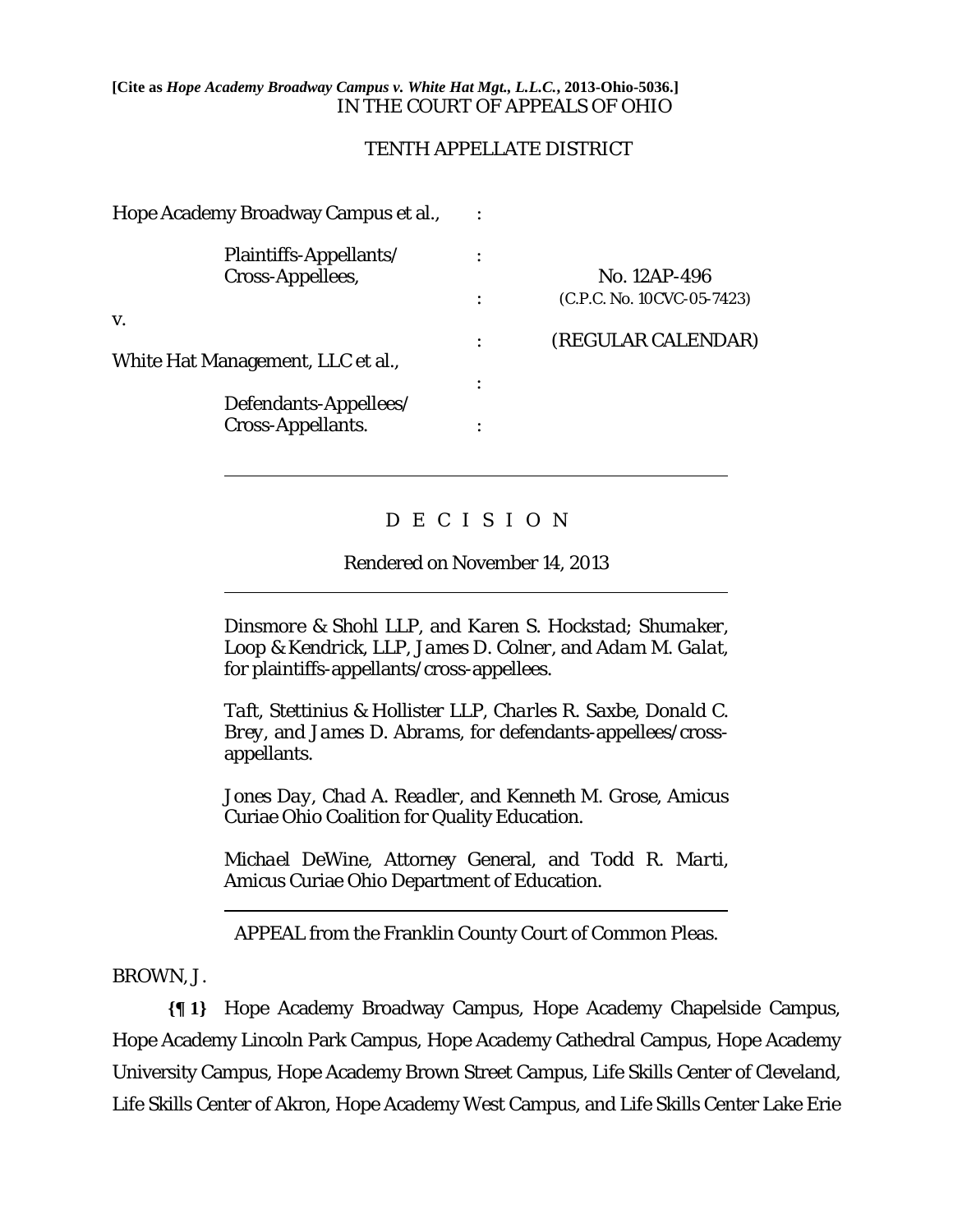("the schools"), plaintiffs-appellants/cross-appellees, appeal the judgment of the Franklin County Court of Common Pleas, in which the court granted partial summary judgment in favor of White Hat Management, LLC, WHLS of Ohio, LLC ("WHLS"), HA Broadway, LLC, HA Chapelside, LLC, HA Lincoln Park, LLC, HA Cathedral, LLC, HA University, LLC, HA Brown Street, LLC, LS Cleveland, LLC, LS Akron, LLC, HA West, LLC, and LS Lake Erie, LLC (referred to as a singular entity "White Hat"), defendants-appellees/crossappellants. The Ohio Department of Education ("ODE") and the Ohio Coalition for Quality Education have filed amicus briefs. White Hat has filed a motion to dismiss for lack of a final, appealable order.

**{¶ 2}** The schools are the governing boards of ten community schools. In November 2005, each of the schools entered into similar management agreements with separate education management organizations ("EMO"). The EMOs are owned by WHLS. The EMOs receive assistance from White Hat Management. The White Hat EMOs manage and operate the schools. The management agreements provide for certain payments from the schools to White Hat. The schools paid White Hat a fixed percentage of the per-student state funding they received, called a "continuing fee," as well as full reimbursements for federal and state grants. White Hat was responsible for the day-today operation of the schools, including the purchasing of furniture, computers, books, and all other equipment. White Hat also was responsible for providing a building and staff for the schools.

**{¶ 3}** The management agreements terminated on June 30, 2007, but the parties renewed them for one-year terms in 2007-2008, 2008-2009, and 2009-2010. As of the time of briefing, of the ten original subject schools, two Hope Academies had closed, and the three Life Skills Centers were under different management.

**{¶ 4}** On May 17, 2010, the schools filed an action against White Hat and ODE, seeking declaratory relief, injunctive relief, and an accounting alleging claims of breach of contract and breach of fiduciary duty. In general, the schools asserted that, pursuant to the terms of the management agreements, they were entitled to all property purchased by White Hat using public funds without having to pay White Hat for such property. After the action was filed, the parties executed a series of "standstill agreements," which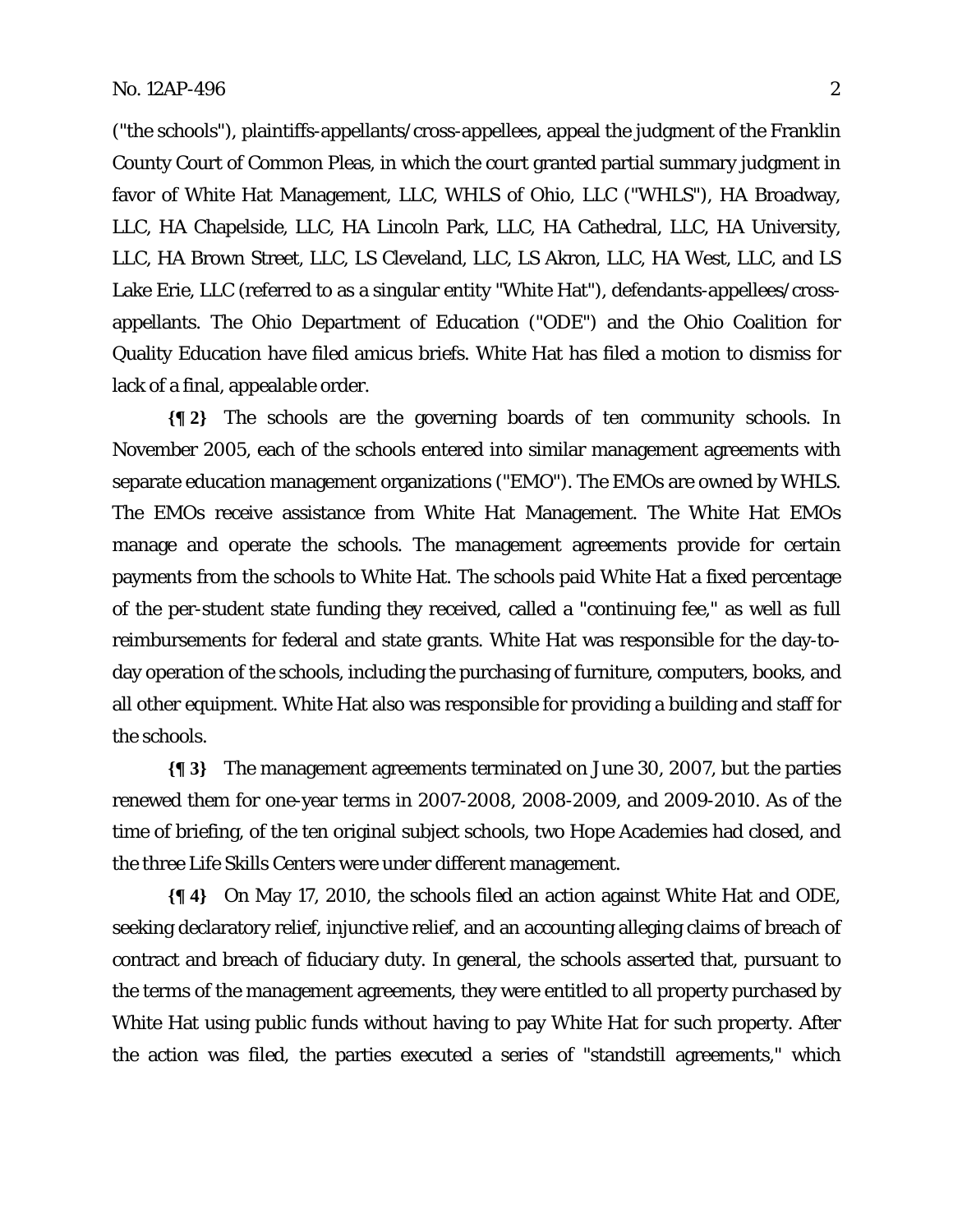permitted the parties to continue operations as if the management agreements were still in effect.

**{¶ 5}** On February 21, 2012, the schools filed a motion for partial summary judgment, claiming they were entitled to all property, without payment to White Hat, that White Hat purchased using public funds to operate the schools. On May 11, 2012, the trial court granted the schools partial summary judgment, finding that the schools are entitled only to the personal property purchased by White Hat using funding sources that required the purchase to be in the schools' names pursuant to the terms of the management agreements. The trial court also found that White Hat had no fiduciary duty to give property to the schools without compensation. The schools appeal the trial court's decision, asserting the following assignments of error:

> [I.] The trial court erred when it found that White Hat owns certain personal property under the terms of the Management Agreements and that the Schools must purchase the property from White Hat at the expiration of the Management Agreements.

> [II.] The trial court erred in declaring that the Schools have legal authority to transfer title to personal property under R.C. Chapters 3313 and 3314.

> [III.] The trial court erred in limiting the nature of White Hat's fiduciary relationship to the Schools.

**{¶ 6}** We first address White Hat's motion to dismiss for lack of a final, appealable order. Pursuant to Ohio Constitution, Article IV, Section 3(B)(2), this court's appellate jurisdiction is limited to the review of final orders of lower courts. "A final order \* \* \* is one disposing of the whole case or some separate and distinct branch thereof." *Lantsberry v. Tilley Lamp Co.*, 27 Ohio St.2d 303, 306 (1971). A trial court's order is final and appealable only if it satisfies the requirements of R.C. 2505.02 and, if applicable, Civ.R. 54(B). *Denham v. New Carlisle*, 86 Ohio St.3d 594, 596 (1999), citing *Chef Italiano Corp. v. Kent State Univ.*, 44 Ohio St.3d 86, 88 (1989).

**{¶ 7}** When determining whether a judgment or order is final and appealable, an appellate court engages in a two-step analysis. First, the court must determine if the order is final within the requirements of R.C. 2505.02. Second, if the order satisfies R.C. 2505.02, the court must determine whether Civ.R. 54(B) applies and, if so, whether the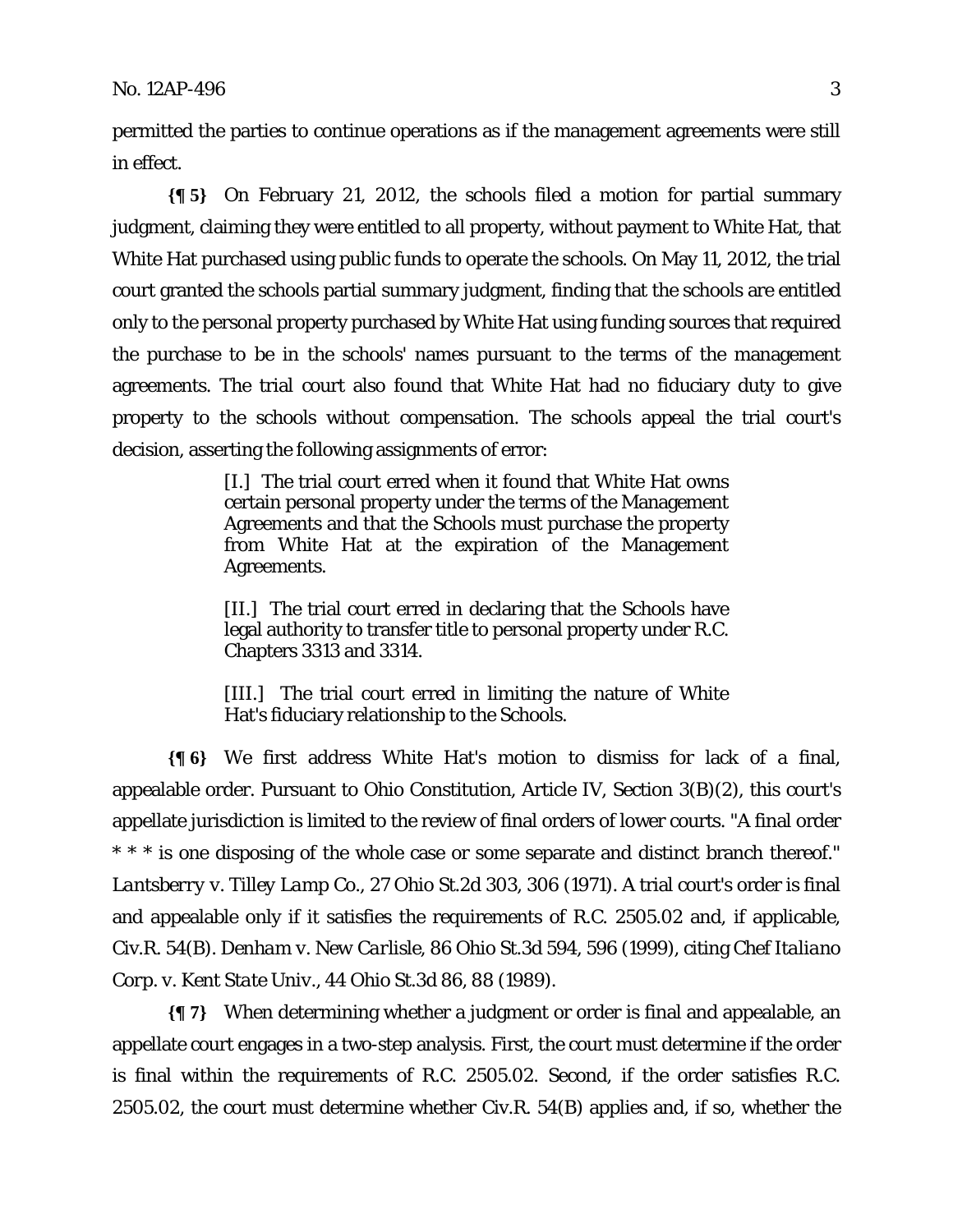order contains a certification that there is no just reason for delay. *Gen. Acc. Ins. Co. v. Ins. Co. of N. Am.*, 44 Ohio St.3d 17, 21 (1989). Civ.R. 54(B) does not alter the requirement that an order must be final before it is appealable. *Id*., citing *Douthitt v. Garrison*, 3 Ohio App.3d 254, 255 (9th Dist.1981).

**{¶ 8}** R.C. 2505.02 defines a final order and provides several definitions. Pursuant to Civ.R. 54(B), a trial court may separate one or more claims from other pending claims for purposes of appellate review. *Ohio Millworks, Inc. v. Frank Paxton Lumber Co.*, 2d Dist. No. 14255 (June 29, 1994). The claims separated must otherwise have been finally adjudicated. *Id*. If the trial court expressly determines that there is no just reason for delay, then the claim or claims separated, pursuant to Civ.R. 54(B), may be reviewed on appeal even though other claims remain pending. *Id*.

**{¶ 9}** In the present case, White Hat's only real argument is that the trial court's order did not adjudicate all of the parties' claims, and the trial court did not indicate there was no just reason for delay. It is true that the trial court did not adjudicate all claims in this multiple-claim action; thus, there could be no final judgment with regard to either claim absent the "no just reason for delay" language from Civ.R. 54(B). In the original decision, the trial court made no determination that there was no just reason for delay. However, the schools filed a motion for Civ.R. 54(B) certification with respect to the trial court's judgment, which the trial court granted on July 24, 2012. Therefore, we find the judgment was both a final and appealable order. White Hat's motion to dismiss is denied.

**{¶ 10}** The schools argue in their assignments of error that the trial court erred when it granted partial summary judgment in favor of White Hat. Summary judgment is appropriate when the moving party demonstrates that: (1) there is no genuine issue of material fact, (2) the moving party is entitled to judgment as a matter of law, and (3) reasonable minds can come to but one conclusion when viewing the evidence most strongly in favor of the non-moving party, and that conclusion is adverse to the nonmoving party. *Hudson v. Petrosurance, Inc.*, 127 Ohio St.3d 54, 2010-Ohio-4505, ¶ 29; *Sinnott v. Aqua-Chem, Inc.*, 116 Ohio St.3d 158, 2007-Ohio-5584, ¶ 29. Appellate review of a trial court's ruling on a motion for summary judgment is de novo. *Hudson* at ¶ 29. This means that an appellate court conducts an independent review, without deference to the trial court's determination. *Zurz v. 770 W. Broad AGA, L.L.C.*, 192 Ohio App.3d 521,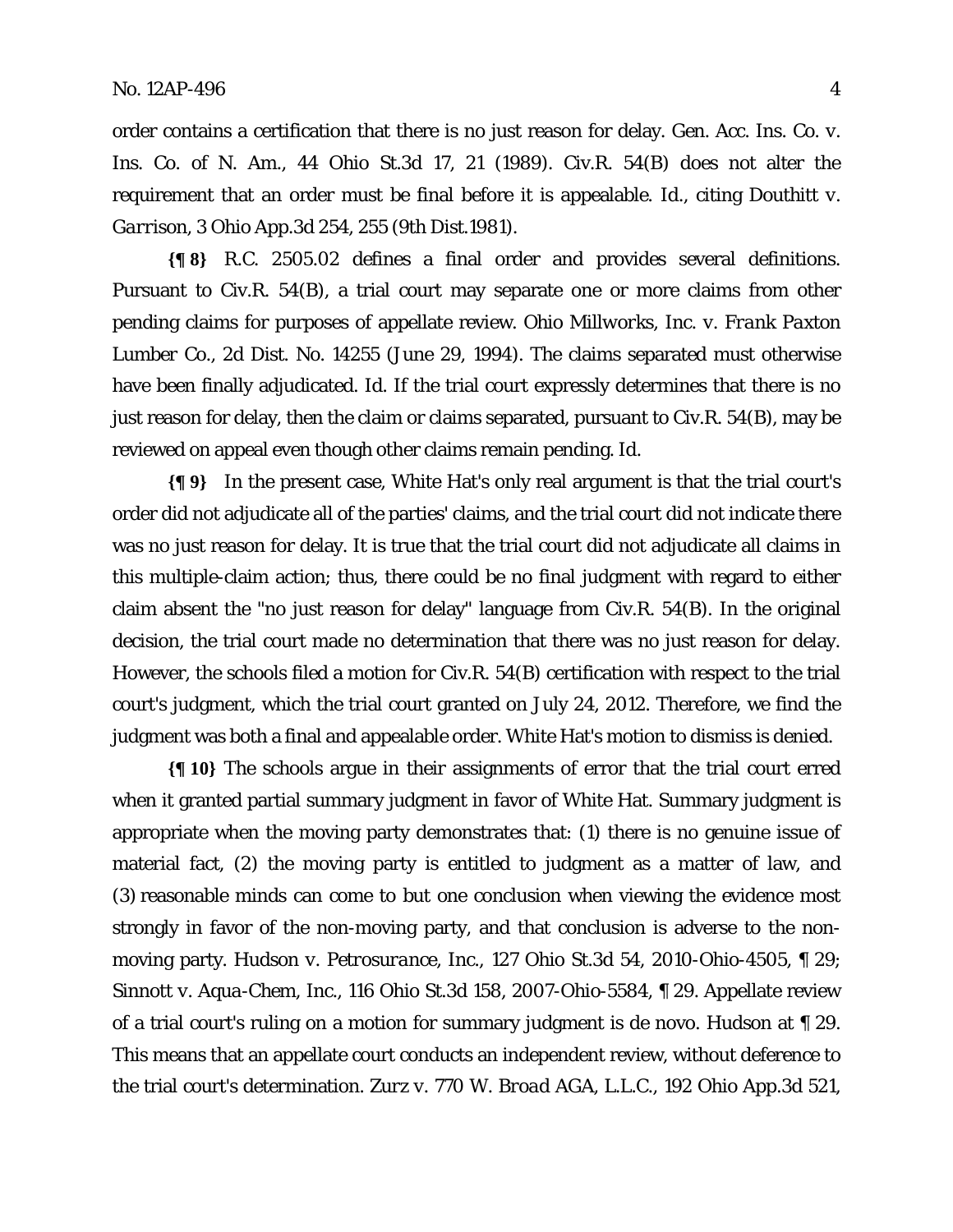2011-Ohio-832, ¶ 5 (10th Dist.); *White v. Westfall*, 183 Ohio App.3d 807, 2009-Ohio-4490, ¶ 6 (10th Dist.).

**{¶ 11}** When seeking summary judgment on the ground that the non-moving party cannot prove its case, the moving party bears the initial burden of informing the trial court of the basis for the motion and identifying those portions of the record that demonstrate the absence of a genuine issue of material fact on an essential element of the non-moving party's claims. *Dresher v. Burt*, 75 Ohio St.3d 280, 293 (1996). The moving party does not discharge this initial burden under Civ.R. 56 by simply making a conclusory allegation that the non-moving party has no evidence to prove its case. *Id*. Rather, the moving party must affirmatively demonstrate by affidavit or other evidence allowed by Civ.R. 56(C) that the non-moving party has no evidence to support its claims. *Id*. If the moving party meets its burden, then the non-moving party has a reciprocal burden to set forth specific facts showing that there is a genuine issue for trial. Civ.R. 56(E); *Id.* If the non-moving party does not so respond, summary judgment, if appropriate, shall be entered against the non-moving party. *Id*.

**{¶ 12}** The present case involves the reading and interpretation of contracts between the parties. In construing the terms of a written contract, our primary objective is to give effect to the intent of the parties, which is presumed to rest in the language they have chosen to employ. *Shifrin v. Forest City Ents., Inc.*, 64 Ohio St.3d 635, 638 (1992). Common words appearing in a written instrument will be given their ordinary meaning unless manifest absurdity results, or unless some other meaning is clearly evidenced from the face or overall contents of the instrument. *Alexander v. Buckeye Pipe Line Co.*, 53 Ohio St.2d 241 (1978), paragraph two of the syllabus. Where the terms are clear and unambiguous, a court need not go beyond the plain language of the instrument to determine the rights and obligations of the parties. *Aultman Hosp. Assn. v. Community Mut. Ins. Co.*, 46 Ohio St.3d 51, 53 (1989). Where possible, a court must construe the agreement to give effect to every provision in the agreement. *In re All Kelley & Ferraro Asbestos Cases*, 104 Ohio St.3d 605, 2004-Ohio-7104, ¶ 29. Moreover, the construction of a written contract is a question of law, which we review de novo. *Id*. at ¶ 28.

**{¶ 13}** Here, the schools argue in their first assignment of error that the trial court erred when it found that White Hat owns certain personal property under the terms of the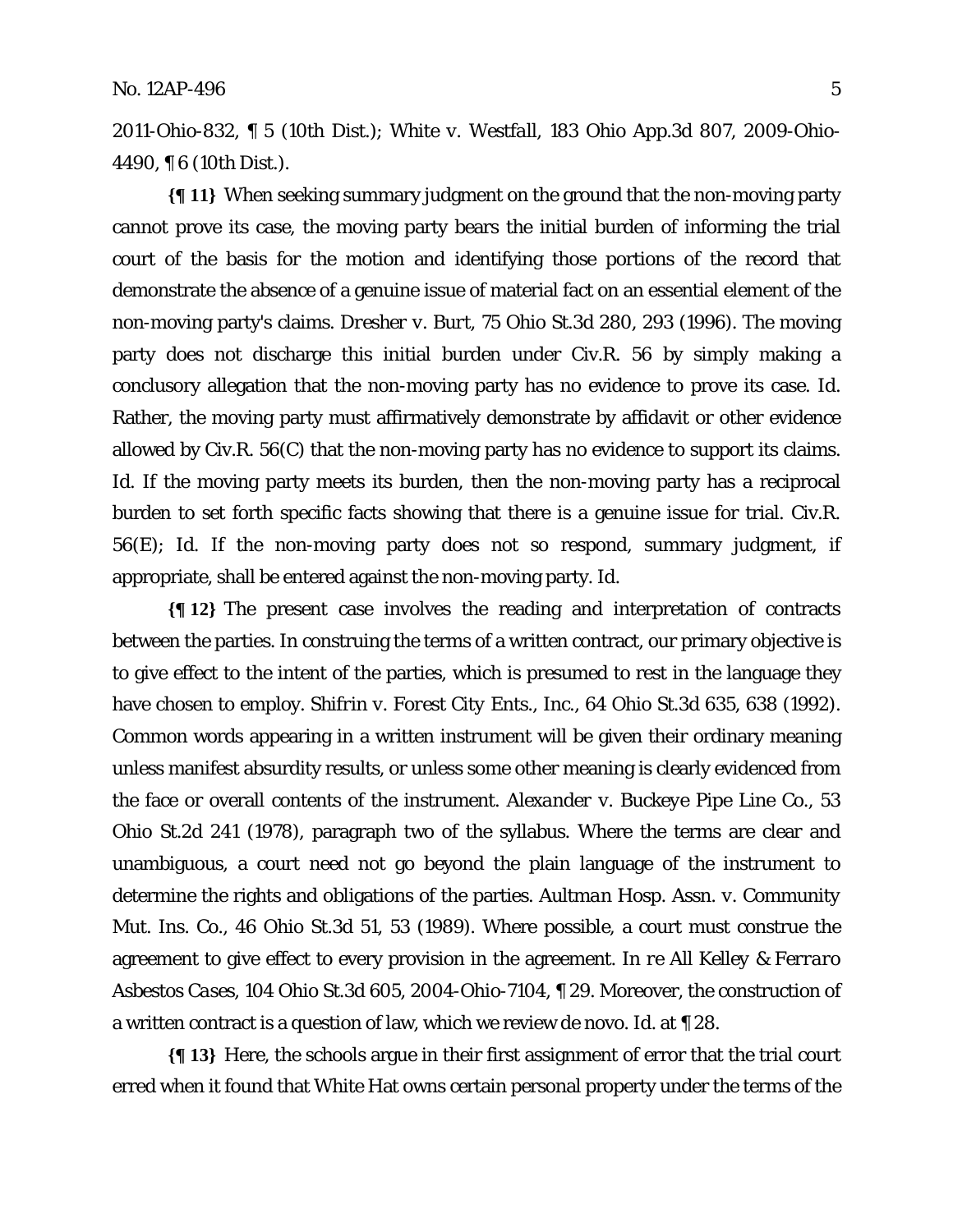management agreements and that the schools must purchase the property from White Hat at the expiration of the management agreements. The pertinent language in the agreements is found in three sections of the agreements: Sections 2, 8, and 12. Section 2 provides, in pertinent part:

b. Equipment:

i. The Company shall purchase or lease all furniture, computers, software, equipment, and other personal property necessary for the operation of the School. Additionally, the Company shall purchase on behalf of the School any furniture, computers, software, equipment, and other personal property which, by the nature of the funding source, must be titled in the School's name.

**{¶ 14}** Section 8 provides, in pertinent part:

#### 8. Fees.

a. Management, Consulting and Operation Fee. The School shall pay a monthly continuing fee (the "Continuing Fee") to the Company of Ninety Six Percent (96%) of the revenue per student received by the School from the State of Ohio Department of Education pursuant to Title 33 and other applicable provisions of the Ohio Revised Code (the "Code") plus any discretionary fees paid under the discretionary bonus program identified in Paragraph 8.c. (the "Qualified Gross Revenues"). Qualified Gross Revenues do not include: Student fees, charitable contributions, PTA/PTO Income and other miscellaneous revenue received which shall be retained by the School or PTA/PTO. Federal Title Programs, lunch program revenue and such other federal, state and local government grant funding designated to compensate the School for the education of its students shall be fully paid to the Company.

i. Payment of Costs. Except as otherwise provided in this Agreement, all costs incurred in providing the Educational Model at the School shall be paid by the Company. Such costs shall include, but shall not be limited to, compensation of all personnel, curriculum materials, textbooks, library books, computer and other equipment, software, supplies, building payments, maintenance, and capital improvements required in providing the Educational Model. It is understood that at the School's election, upon termination of this Agreement all personal property used in the operation of the School and owned by the Company or one of its affiliates and used in the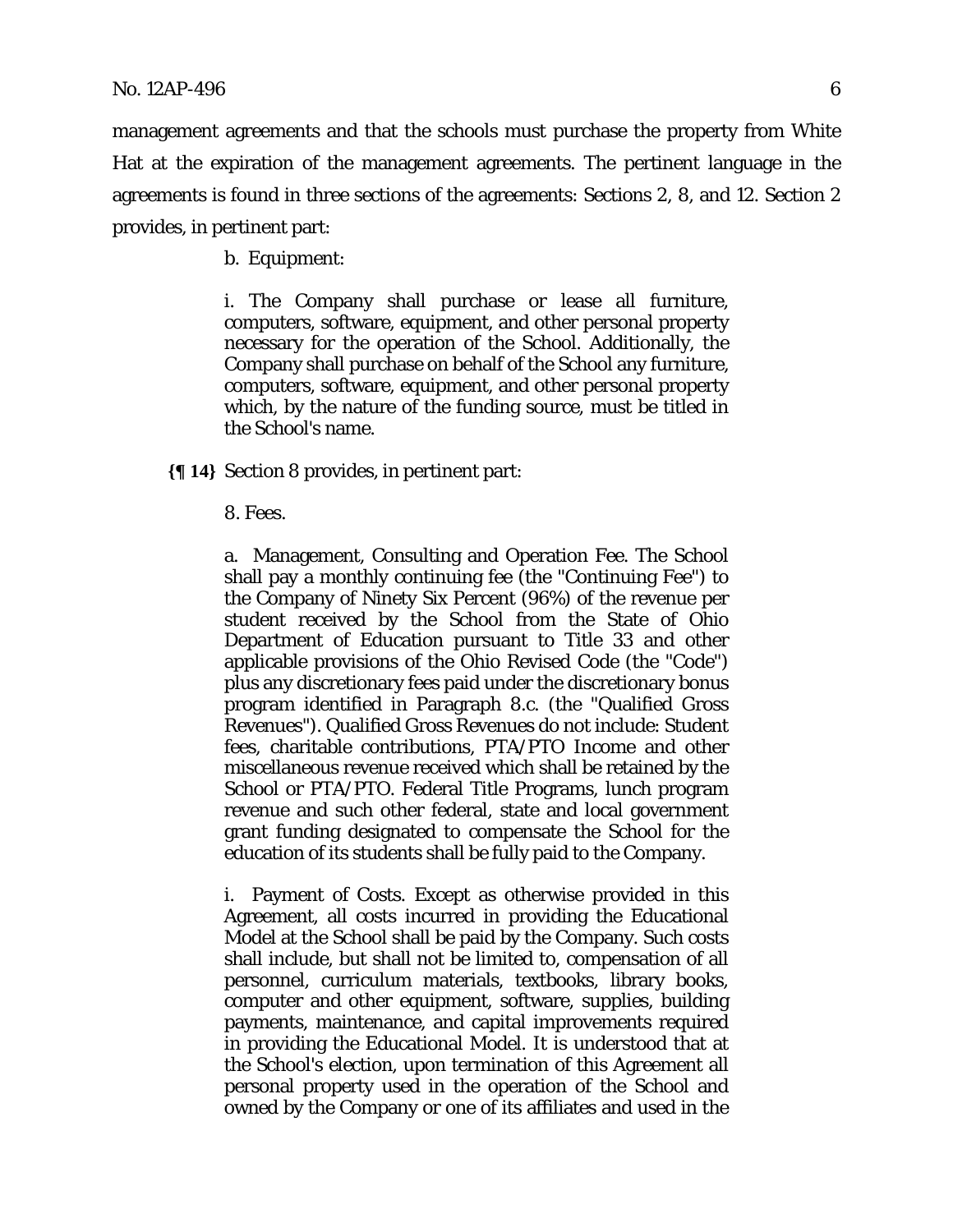operation of the School, other than proprietary materials owned by the Company, may become the property of the School free and clear of all liens or other encumbrances upon the School paying to the Company an amount equal to the "remaining cost basis" of the personal property on the date of termination.

ii. Property Owned by the School. The property purchased by the School shall continue to be owned by the School.

**{¶ 15}** Section 12 provides, in pertinent part:

c. Equipment and Personal Property. On or before the Termination Date, and after the payment of the "remaining cost basis" to be made by the School in accordance with Section 8 (a), herein the Company shall transfer title to the School, or assign to the School the leases (to the extent such leases are assignable), for any and all computers, software, office equipment, furniture and personal property used to operate the School, other than the Company's proprietary materials. Other than said proprietary materials, the School shall own said personal property and the rights under any personal property lease assigned from the Company to the School.

**{¶ 16}** The trial court concluded that Section 8(a)(i) provided that White Hat would buy and own all personal property, with the single exception of any property required by the funding source to be purchased in the names of the schools. For all personal property bought and owned, the trial court found, the schools would have to pay White Hat.

**{¶ 17}** The schools argue that the agreements were ambiguous with respect to the ownership rights to property purchased with the continuing fee, as it is unclear when White Hat was required to act as the schools' purchasing agent. The schools argue there were at least the following two interpretations as to when White Hat had to act as the schools' purchasing agent: (1) the schools' interpretation – White Hat acted as the schools' purchasing agent with respect to any property purchased with the continuing fee, and (2) White Hat's and the trial court's interpretation – White Hat sometimes acted as the schools' purchasing agent in undefined circumstances.

**{¶ 18}** With regard to the first interpretation – that White Hat acted as the schools' purchasing agent with respect to any property purchased with the continuing fee – the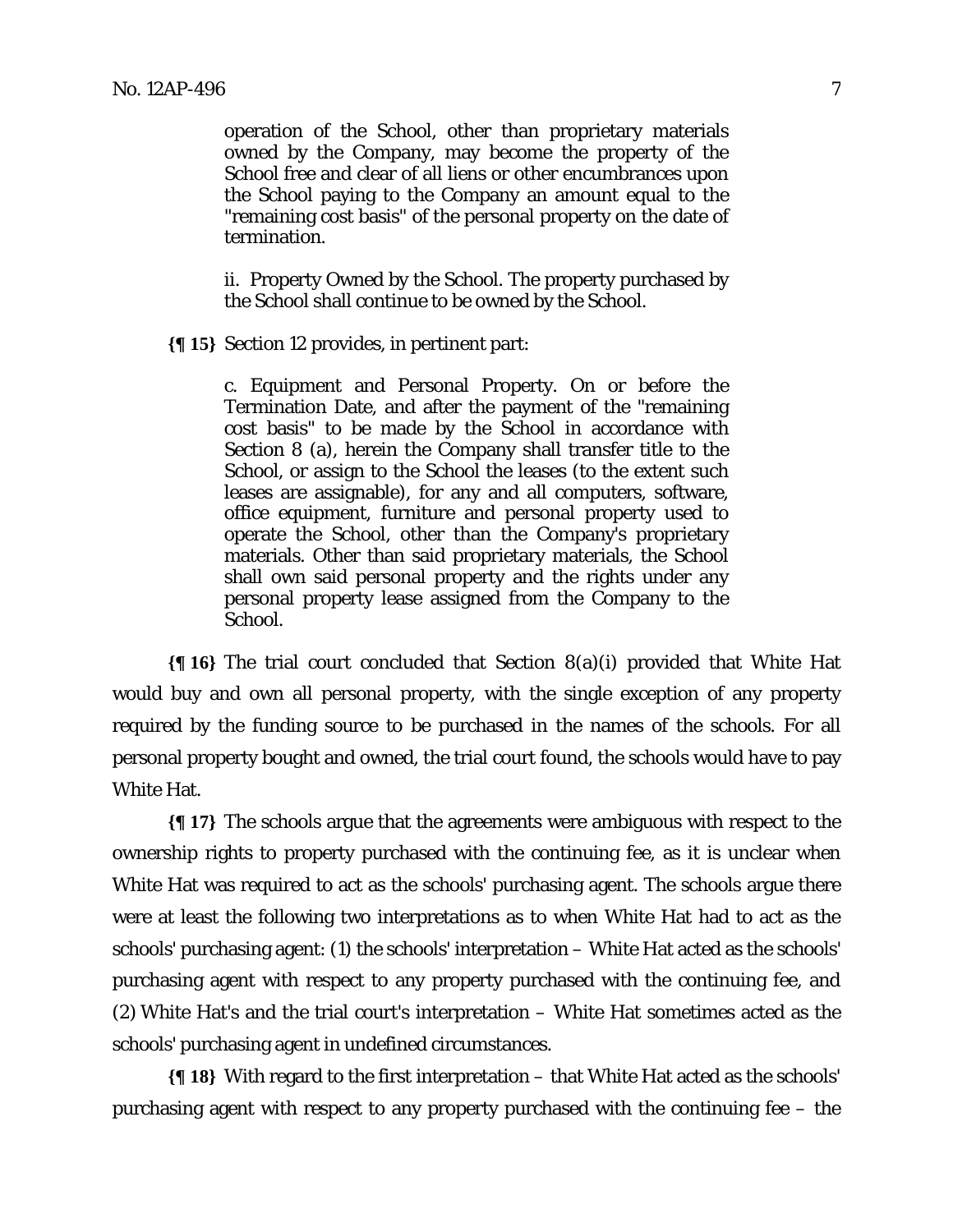schools contend that Section 2(b)(i) clearly indicates that White Hat was required to act as the schools' purchasing agent when the property was required to be titled in the schools' names due to the nature of the funding source. The schools argue that the "nature" of the funding source is meant to differentiate between public and private funding. The schools point to Section 8(a) to assert that ODE was one funding source, and the federal, state, and local governments that provided grant funding were other funding sources, and the common characteristic shared by these funding sources listed in Section 8(a) was that they are all public entities. Thus, the schools contend, as Section 8(a) relates to Section 2(b)(i), the "funding sources" underlying the continuing fee were public in nature. Accordingly, White Hat was obligated to act as the schools' purchasing agent for any property purchased with the continuing fee, and all such property purchased with the continuing fee was owned by the schools.

**{¶ 19}** With regard to the second interpretation, which was advocated by White Hat and adopted by the trial court – that White Hat sometimes acted as the schools' purchasing agent in certain circumstances – the schools contend that neither the trial court nor White Hat explained when White Hat would be obligated to act as the schools' purchasing agent. The schools point out that White Hat's position is that it owns all property purchased with the continuing fee, as funds received in the form of the continuing fee convert from public funds to private funds, relying upon the language in Section 8(a)(i). The schools claim that White Hat's and the trial court's reading of the agreements fails because: (1) White Hat's obligation to "pay costs" under Section 8(a)(i) is irrelevant to the ownership rights of property because under Section 2(b)(i) White Hat was required to make purchases, or "pay costs," for property purchased on behalf of the schools, (2) White Hat's reading would render meaningless Section 2(b)(i), which recognizes instances when White Hat was to act as the schools' purchasing agent based upon the nature of the funding source, and the schools are public schools that receive their funding from public sources, and  $(3)$  the repurchase provision in Section  $8(a)(i)$ applies only to property used in the operation of the schools and owned by White Hat, so White Hat's reliance on that section presupposes that White Hat already owns the property, which is the center of the current dispute.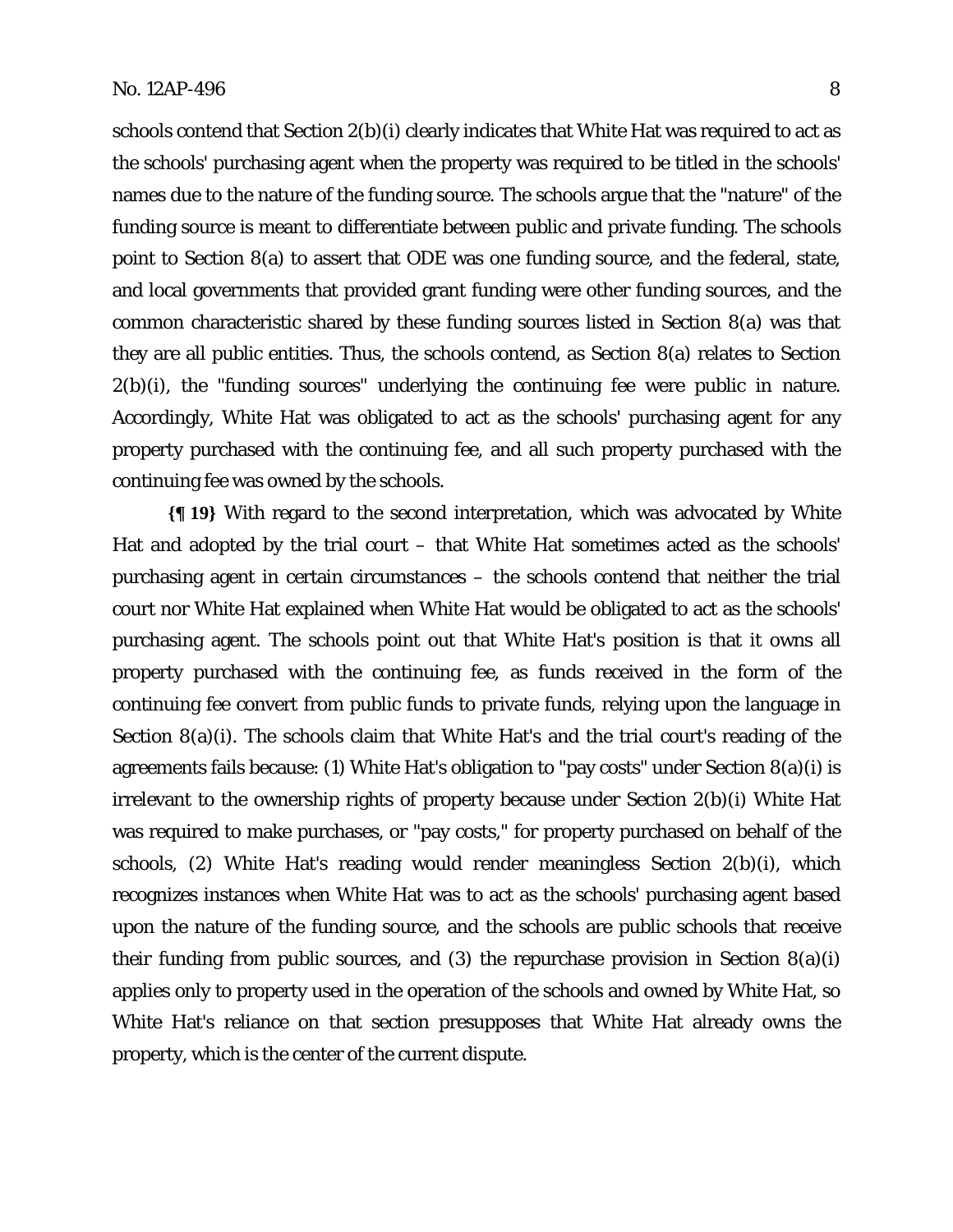**{¶ 20}** In its appellate brief, White Hat argues simply that White Hat is a purchasing agent for the schools in one very limited situation: when a funding source requires property to be titled in the schools' names. White Hat contends that, in all other circumstances, White Hat bought the property with its own money and is the sole owner of that property.

**{¶ 21}** After reviewing the plain language of the agreements, we find the terms of the agreements, when read as a whole, are not ambiguous. The schools own only that property that must be titled in the schools' names due to "the nature of the funding source." Section 2(b)(i). The language as used in the agreements does not support the schools' interpretation that White Hat acted as the schools' purchasing agent with respect to all property purchased with the continuing fee because the fee originated from a "public" funding source. Presumably the bulk of White Hat's purchases to execute its educational model for each school come from that school's continuing fee and grant funding. Thus, under the schools' interpretation of the agreements, they would be entitled to virtually all of the property purchased by White Hat to execute its educational model, as the schools believe they are entitled to all property purchased with the continuing fee and any grant funding. However, it is apparent from Sections 2(b)(i), 8(a)(i), and 12(c) that the agreement contemplates that White Hat will purchase property to execute its educational model and will own certain of that property. Thus, that the agreements contemplate that White Hat will own property it purchases strongly suggests that the schools' interpretation that they should own virtually all of the property is incorrect.

**{¶ 22}** Although the schools might counter that the property that White Hat owns is that property paid for with its "own" money, this attempted distinction reveals the flaw in the schools' overall theory. Under the schools' theory, White Hat's "own" money used to pay for property apparently must derive from earnings gained in the business of managing schools. However, presumably these earnings derive, at least in significant part, from the continuing fee paid to it by various schools – both those schools in the present case, as well as others. Thus, at some point, the continuing fee paid to White Hat must convert to White Hat's private monies with which it may then purchase its "own" property. The schools neglect to define precisely when the continuing fee paid to White Hat loses its public character and becomes White Hat's private income. Pursuant to the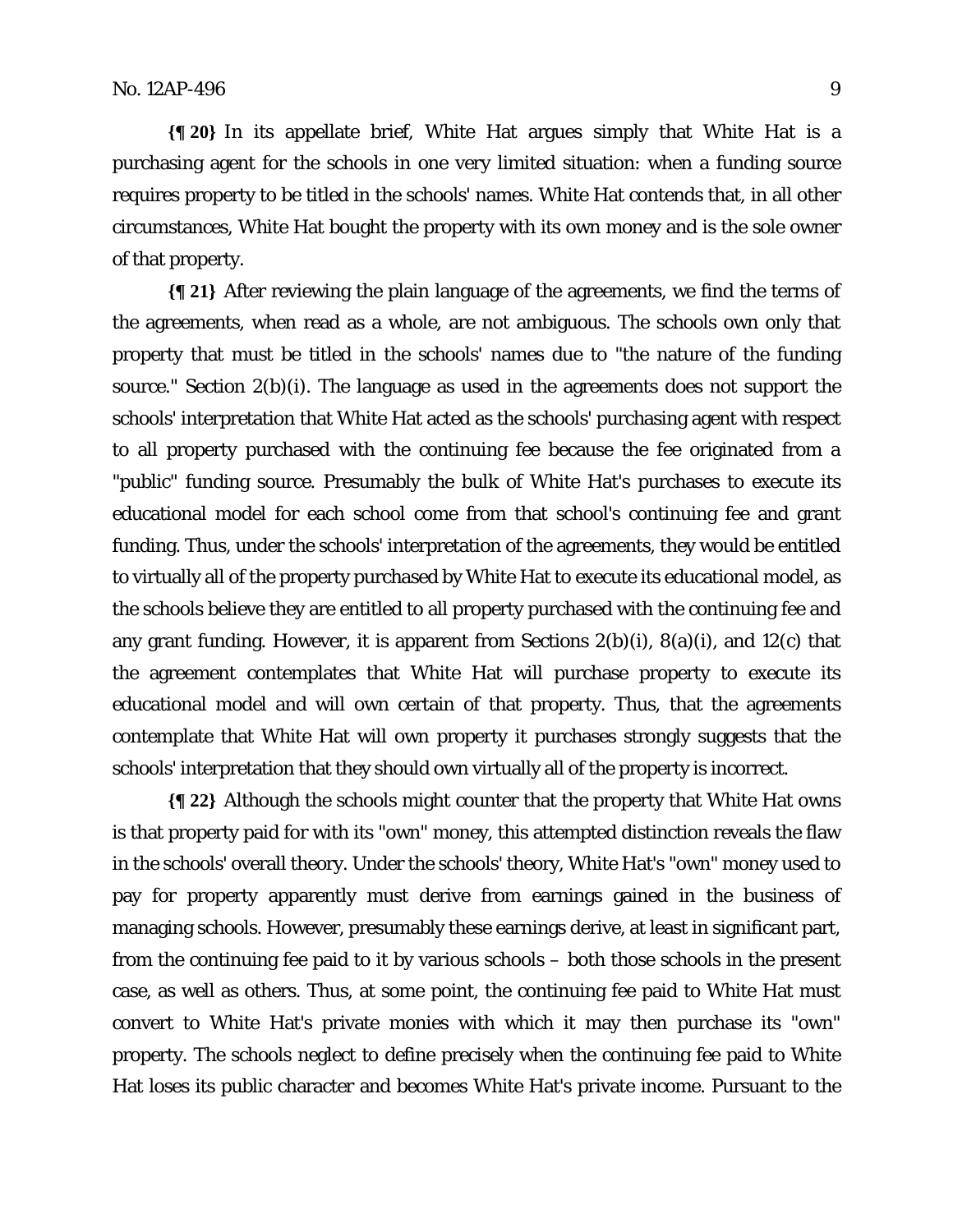schools' theory, the monies from the continuing fee must never convert to White Hat's "own" private monies anytime during the effective terms of the agreements; that is, the continuing fee payments are always public funds as long as the parties are operating under the agreements or any extension of the agreements. The schools fail to present any authority for such an expansive definition of public funds. Therefore, the schools' contention that the continuing fee paid to White Hat is still public funds, even after it is paid to White Hat, has logical failings.

**{¶ 23}** Indeed, as White Hat points out, this court has explicitly found that once public funds are paid to a private entity, they lose their public character. In *State ex rel. Yovich v. Bd. of Edn. of Cuyahoga Falls City School Dist.*, 10th Dist. No. 91AP-1325, (June 23, 1992), a school psychologist, who worked at a non-public school through its contract with a private corporation, filed an action seeking a declaration that the board of education had a duty to make employer contributions to the State Teachers Retirement System ("STRS") for him. The board claimed that, although it was obligated to provide psychological services to pupils with funds appropriated by the state of Ohio, the psychologist was an employee of a private corporation and was not a teacher. In seeking STRS contributions, the psychologist argued, in relevant part, that the board paid him with public funds. On appeal, we rejected the psychologist's public funds argument, concluding:

> Finally, appellant urges that \* \* \* he was paid from public funds while working for [the private corporation]. While public funds were appropriated initially to pay for the type of services performed by appellant, the funds lost their chief characteristic of "public funds" once the funds came into possession and control of CSO, a private entity. The hallmark of public funds is that such money belongs to the state or a subdivision of government. The appellant in this case was paid by a private corporation whose funds were not controlled or held by the board. We, therefore, reject the contention that appellant was paid with public funds.

**{¶ 24}** Our holding in *Yovich* is applicable to the present circumstances. Although the monies White Hat used to pay for property were once public funds, at the time of the purchases, the monies used to pay for the property were in the possession and control of White Hat, a private entity. White Hat could decide how and whether to spend the money,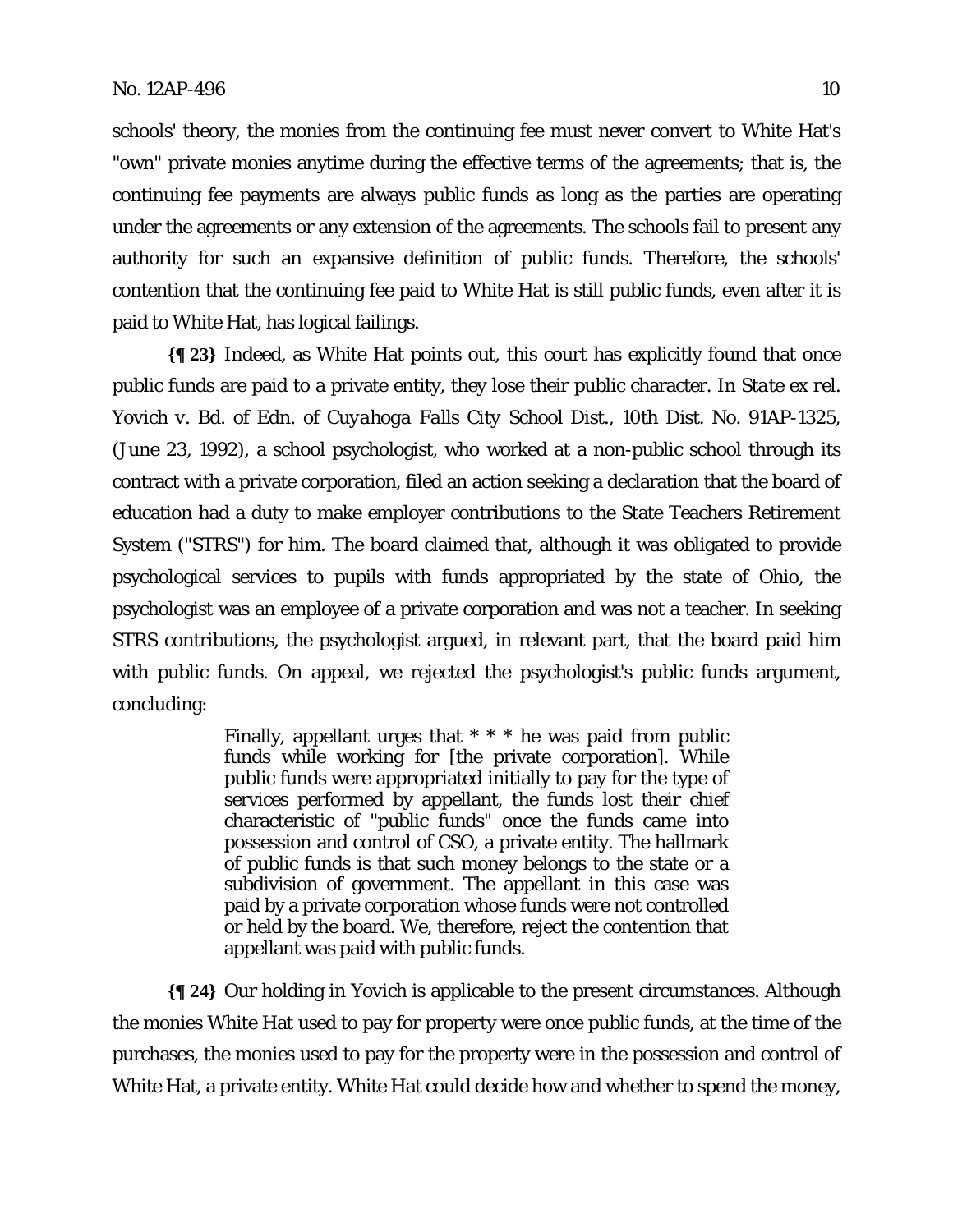and the board no longer had any control over or possessory interest in the monies. Therefore, consistent with *Yovich*, we agree that the continuing fees the schools paid to White Hat using public funds lost their chief characteristic of public funds once the funds came into possession and control of White Hat, a private entity.

**{¶ 25}** Accordingly, if the funds White Hat used to pay for the property were private funds, then the meaning of the language in Sections 2, 8, and 12 is clear. Section 8(a)(i) provides that White Hat must pay for all property used in the education of the students, and the schools may purchase any property owned by White Hat upon termination of the agreement. Section 2(b)(i) explains which property White Hat owns. Section 2(b)(i) requires White Hat to purchase on behalf of the schools only that property that, by nature of the funding source, must be titled in the schools' names. Because White Hat's private funds do not require the property purchased with them be titled in the schools' names, the property purchased with White Hat's private funds is owned by White Hat. Following this logic to its end, pursuant to Section 12(c), White Hat must then transfer title in the property to the schools after the schools' payment under Section 8(a)(i).

**{¶ 26}** We disagree with the schools' contention that ambiguity in the agreements is illustrated by the trial court's finding that the parties must refer to some unspecified funding source "requirements" outside the agreements to determine each party's property rights and the court's failure to explain how the parties should determine whether the funding source required the purchase of property in the schools' names. The schools present no authority for the proposition that a contract cannot reference a defined variable outside of the contract. To be sure, contractual language is ambiguous if a court cannot determine its meaning from the four corners of the contract. *See Covington v. Lucia*, 151 Ohio App.3d 409, 2003-Ohio-346, ¶ 18 (10th Dist.). However, contracts are not invalid simply because they depend upon an outside source to supply a contract term. *See*, *e.g*., *State ex rel. Ohio Atty. Gen. v. Tabacalera Nacional S.S.A.*, 10th Dist. No. 12AP-606, 2013-Ohio-2070, ¶ 20 (finding that the case was not one involving a contract that named a specific outside source to give meaning to a particular term, like a term in a variable rate loan that refers to a rate set by an outside source to calculate the rate for the loan); *Arlington Hous. Partners, Inc. v. Ohio Hous. Fin. Agency*, 10th Dist. No. 10AP-764, 2012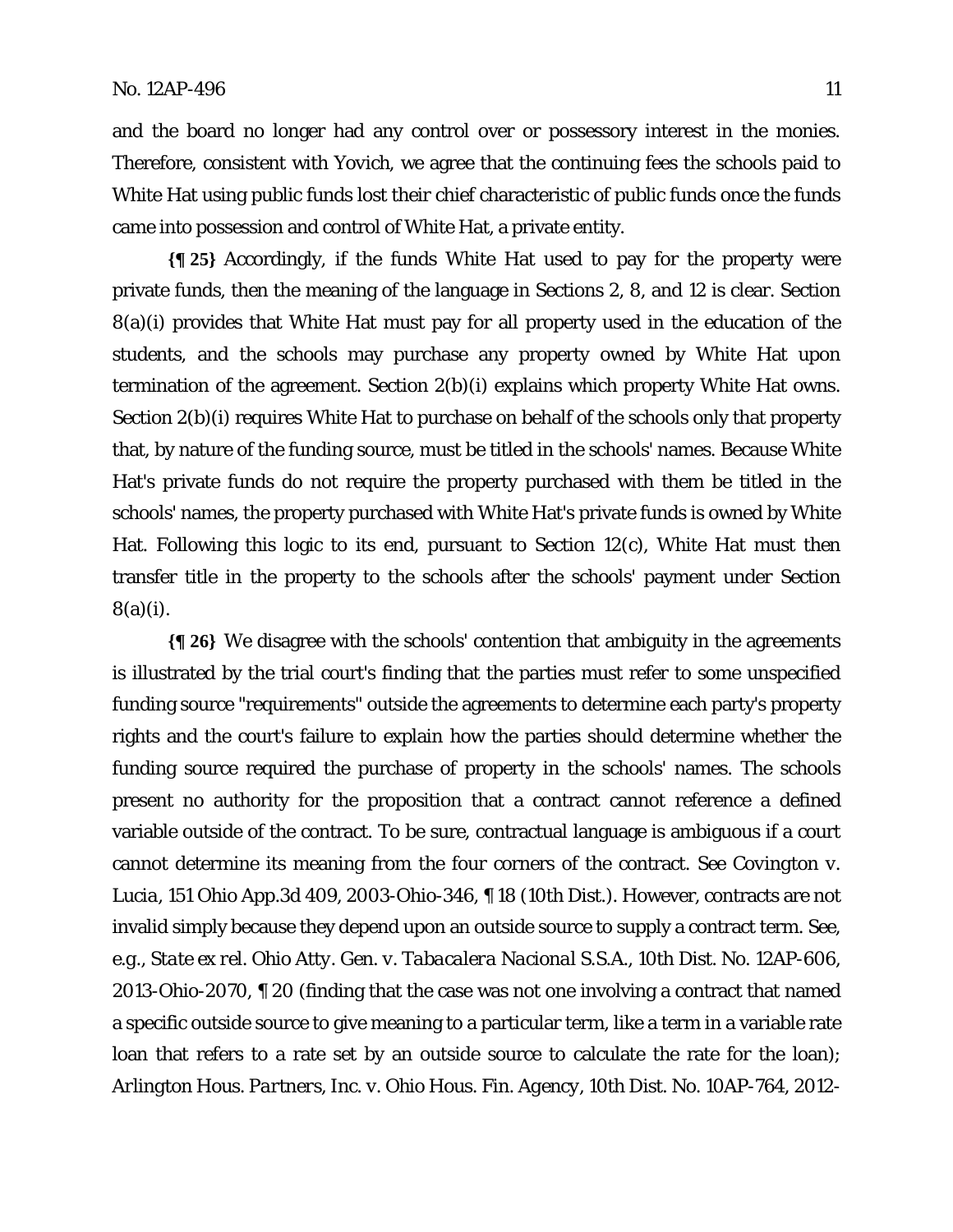Ohio-1412, ¶ 36 (variable terms that will fluctuate with an independently set index are a common and enforceable component of many types of contract). Here, the terms of the agreements are explicit in requiring property to be titled in the schools' names only if the source of the funds requires purchases made with them to be titled in the names of the schools. Whether a funding source requires purchases made with them to be titled in the name of the school is not an uncertain variable capable of varying interpretations but, rather, a definite term to provide meaning to the terms of the agreements. Despite the schools' attempt to deconstruct the agreements with ambiguity, the intent and meaning of the agreements, specifically Section 2(b)(i), are clear here.

**{¶ 27}** The schools next argue that because of the uncertainties and ambiguities in the contract, the trial court was required to resolve them in a way that makes the agreements fair and reasonable, and the trial court's finding was against public policy. The schools contend that it was unfair to find that White Hat owned all of the property it bought with the continuing fee because White Hat was already earning substantial income from the continuing fee and was not entitled to earn even more in the form of property ownership.

**{¶ 28}** Initially, we reject the schools' unfounded argument that it would be unfair to find that White Hat owned all of the property it bought with the continuing fee because White Hat was already earning substantial income from the continuing fee and was not entitled to earn even more in the form of property ownership. The schools fail to cite any authority for the proposition that White Hat is somehow precluded from earning "even more" by keeping any property it purchased even though it was also earning income from the continuing fee. There is no case law we are aware of that caps a private entity's level of income based upon the sole nebulous reason of it being "unfair." If the contracts entered into by the parties here permitted White Hat to purchase and own private property using its own income, including income derived by the continuing fee, then we see no inherent unfairness in such an agreement. We also fail to see why property retained by White Hat spending the continuing fee should be treated any differently than earnings retained by White Hat not spending the continuing fee. If it is not unfair for White Hat to retain the unspent continuing fee as profit, it should not be unfair for White Hat to retain property purchased with the continuing fee.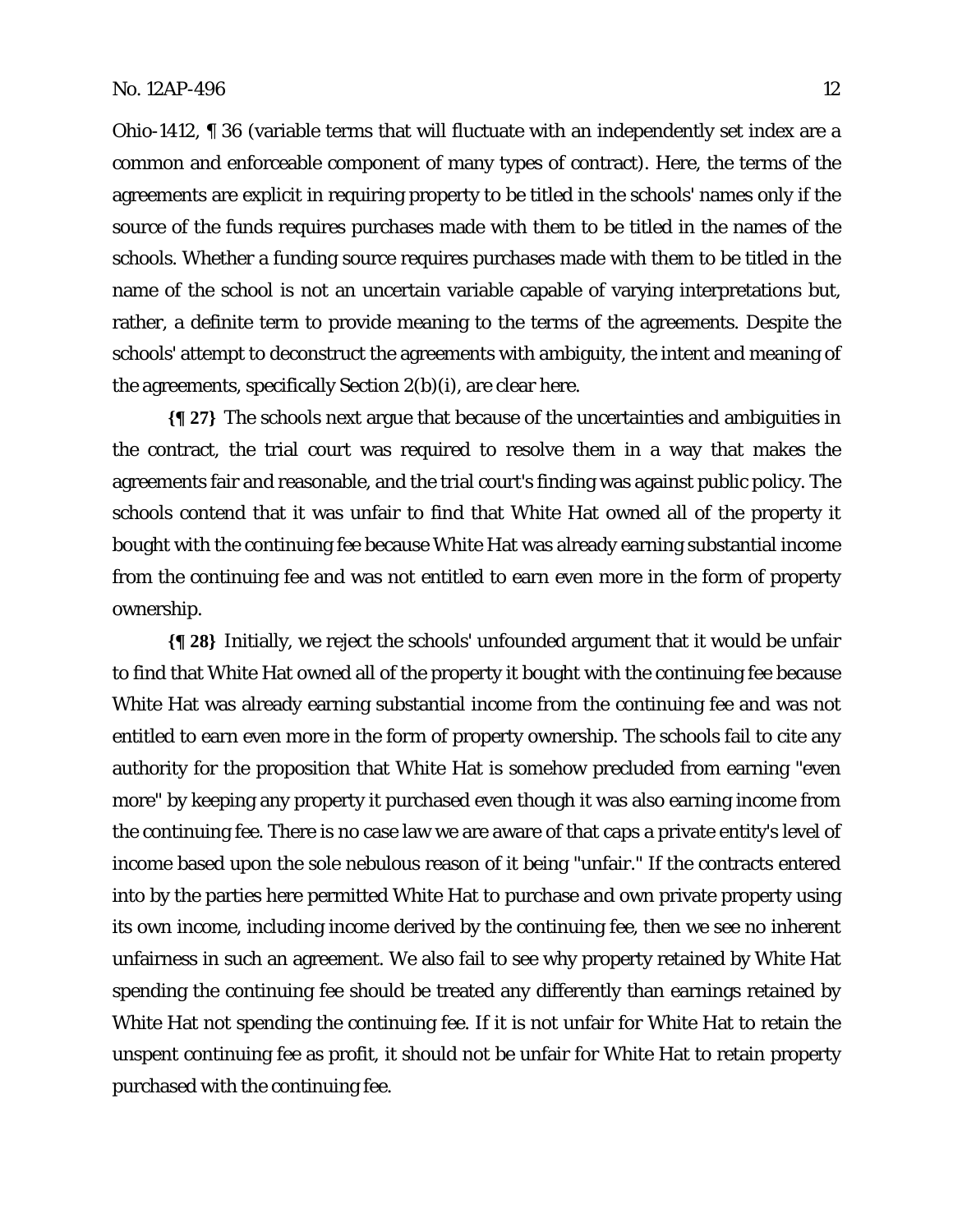**{¶ 29}** With regard to the schools' claim that we must interpret the agreements in such a way that makes them fair and reasonable, that rule of contract is only implicated when a contract is susceptible to two interpretations. *See GLIC Real Estate Holdings, LLC v. Bicentennial Plaza Ltd.*, 10th Dist. No. 11AP-474, 2012-Ohio-2269, ¶ 10 (where a contract is susceptible of two constructions, we must employ the construction that makes the agreement fair and reasonable and gives the agreement meaning and purpose). Where contractual language is unambiguous, we must apply that language as written without resort to methods of construction or interpretation, and we may not, in effect, create a new contract by finding an intent not expressed by the clear language. *See Cleveland Constr., Inc. v. Kent State Univ.*, 10th Dist. No. 09AP-822, 2010-Ohio-2906, ¶ 29. Therefore, in the present case, as we have found the language in the agreements is unambiguous, we do not resort to this rule of contract.

**{¶ 30}** The schools next argue that the trial court ignored the absence of statutory authority for community schools to transfer property for the benefit of a private entity. Furthermore, the schools contend that the trial court misinterpreted R.C. 3314.04 and 3313.41. R.C. 3313.41 provides rules that boards of education must follow when disposing of real or personal property that it owns in its corporate capacity. R.C. 3314.04 provides:

> Except as otherwise specified in this chapter and in the contract between a community school and a sponsor, such school is exempt from all state laws and rules pertaining to schools, school districts, and boards of education, except those laws and rules that grant certain rights to parents.

**{¶ 31}** White Hat counters that the schools were exempt from "all state laws pertaining to" traditional public schools, except as noted in R.C. 3314.04; thus, the schools' contention that they do not have authority to pass title of personal property to White Hat is invalid. White Hat also asserts that the schools' argument that it cannot dispose of the property is premised on the notion that the schools owned the property in the first place. White Hat points out that the schools' own records do not reference or account for the personal property it claims to own, White Hat purchased all of the property in dispute with its own money and not any grant money, and the contracts did not specify that White Hat was buying property on behalf of the schools.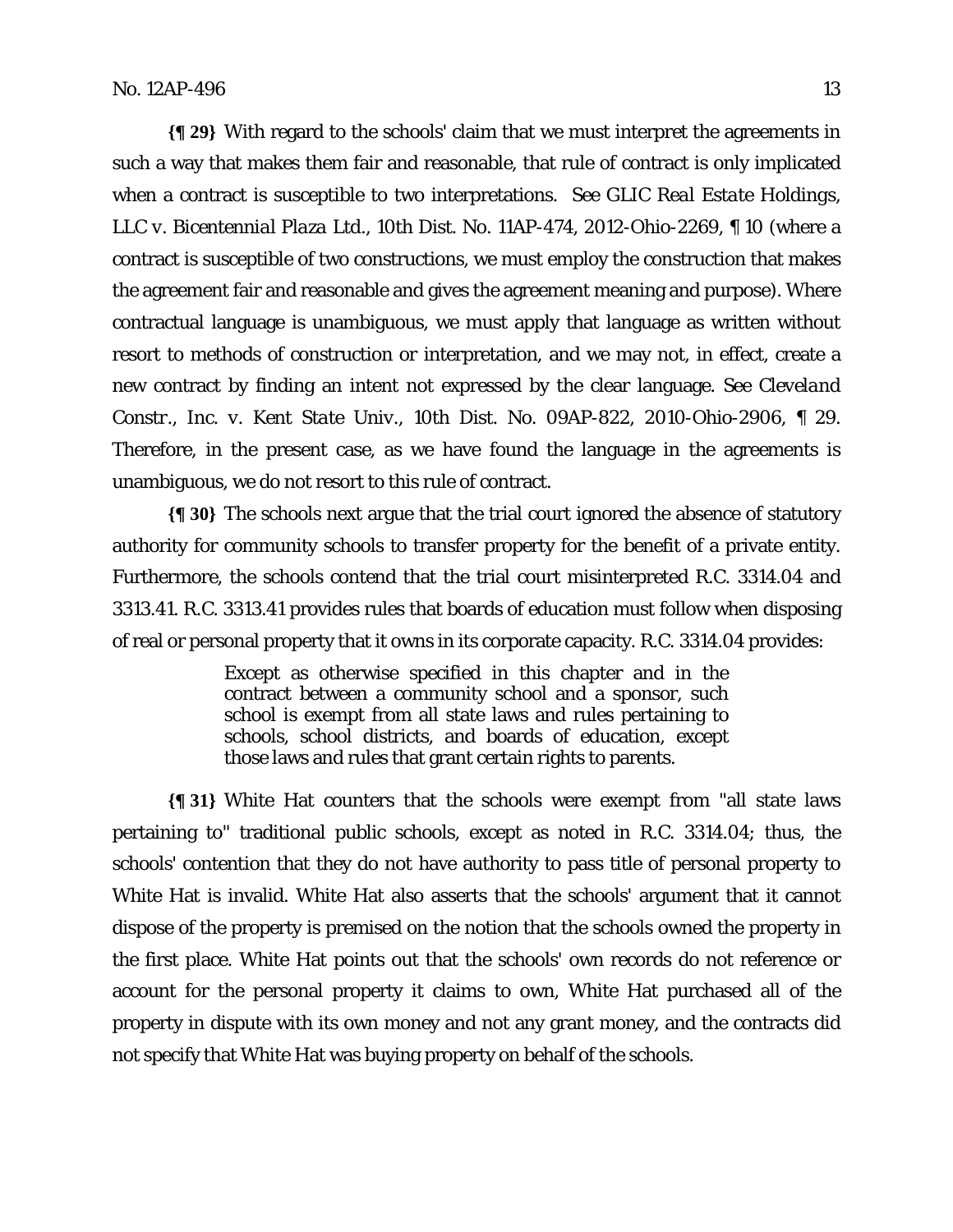**{¶ 32}** The trial court found that the schools operate under R.C. 3314.04 and that section exempts them from all state laws and rules that apply to traditional schools, school districts, and boards of education, except for those laws and rules that grant certain rights to parents. The court concluded that, because R.C. 3313.41, upon which the schools rely, does not grant any rights to parents, it does not fall under the exception in R.C. 3314.04.

**{¶ 33}** We agree with the trial court. As White Hat points out, the schools' argument that R.C. 3313.41 limited its ability to dispose of property is grounded upon the presupposition that it owned the property in question in the first place. As we have already found, the schools did not own the property. Notwithstanding this finding, we would still reject the schools contention. Although the schools again attempt to create ambiguity with the language used in R.C. 3314.04, we find it clear. As the trial court found, R.C. 3314.04 exempts community schools from all laws and rules that apply to traditional schools, except for those relating to the rights of parents. As R.C. 3313.41 does not relate to the rights of parents, the schools are exempt from that rule and it does not impose any limits on its disposal of property. We find no reason to read anything more complicated into this plain language. Thus, this argument is without merit. Therefore, for all of the above reasons, the schools' first assignment of error is overruled.

**{¶ 34}** The schools argue in their second assignment of error that the trial court erred in declaring that the schools have legal authority to transfer title to personal property under R.C. Chapters 3313 and 3314. The schools' argument under this assignment of error closely tracks the final argument addressed under the schools' first assignment of error above. The schools contend that, as public entities created by statute, they may take only those actions specifically authorized by statute, and they must pursue the proper statutory method of disposing of its property. The schools maintain that nothing in community school legislation authorizes property transfers with respect to community schools; thus, they are barred from selling or transferring property.

**{¶ 35}** However, the schools' arguments are again based upon the notions that the schools owned the property bought by White Hat with monies that were paid to it as the continuing fee and that the property was purchased with public funding. As we have found, the schools never owned the property, and the property was not purchased with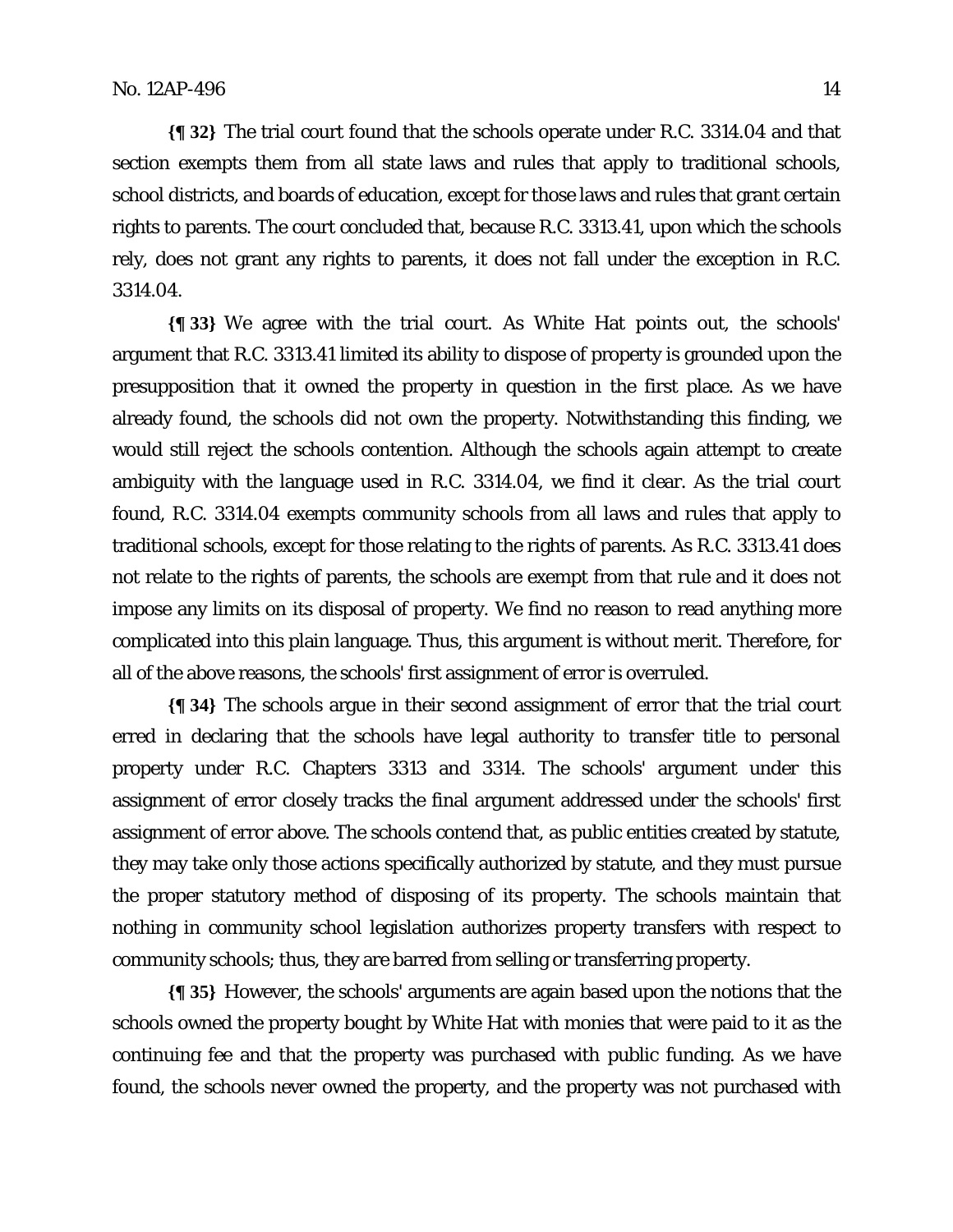public funding. Instead of transferring property to White Hat, the schools paid money to White Hat, which then bought property using the income generated from the continuing fee. There has never been any exchange of the property in question here. Therefore, this argument is without merit, and the schools' second assignment of error is overruled.

**{¶ 36}** The schools argue in their third assignment of error that the trial court erred by limiting the nature of White Hat's fiduciary relationship to the schools. " 'A "fiduciary relationship" is one in which special confidence and trust is reposed in the integrity and fidelity of another and there is a resulting position of superiority or influence, acquired by virtue of this special trust.' " *Stone v. Davis*, 66 Ohio St.2d 74, 79 (1981), quoting *In re Termination of Employment*, 40 Ohio St.2d 107, 115 (1974). The term "fiduciary" is defined as "a person having a duty, created by his undertaking, to act primarily for the benefit of another in matters connected with his undertaking." (Emphasis omitted.) *Groob v. KeyBank*, 108 Ohio St.3d 348, 2006-Ohio-1189, ¶ 16. A fiduciary relationship may be created by contract or an informal relationship where both parties understand that a special trust or confidence has been reposed. *Id*., citing *Umbaugh Pole Bldg. Co., Inc. v. Scott*, 58 Ohio St.2d 282, 287 (1979).

**{¶ 37}** Here, the trial court found that a formal general fiduciary relationship was not created by the agreements. The court found that the parties dealt with each other at arm's length in a commercial context, and the parties' relationship was not created informally but, rather, by execution of 16-page contracts that specifically provided that the contracts were not to be construed as creating a partnership of joint venture between the parties. The court did find that the agreements created a limited fiduciary duty on the part of White Hat to use its best efforts to assist the schools in obtaining assignments of existing leases under the same terms and conditions and left open the possibility that a general fiduciary relationship was created by the conduct of the parties.

**{¶ 38}** The schools contend that White Hat was barred from taking title to the property even if the schools had authority to pass it because White Hat is both a public official and a fiduciary barred from taking pecuniary gain in performing a public contract. In support, the schools cite *State v. McKelvey*, 12 Ohio St.2d 92, 95 (1967), in which the Supreme Court of Ohio held that a public official is a fiduciary, and a public official cannot use his position for private profit, as it would be a violation of this duty to the citizens of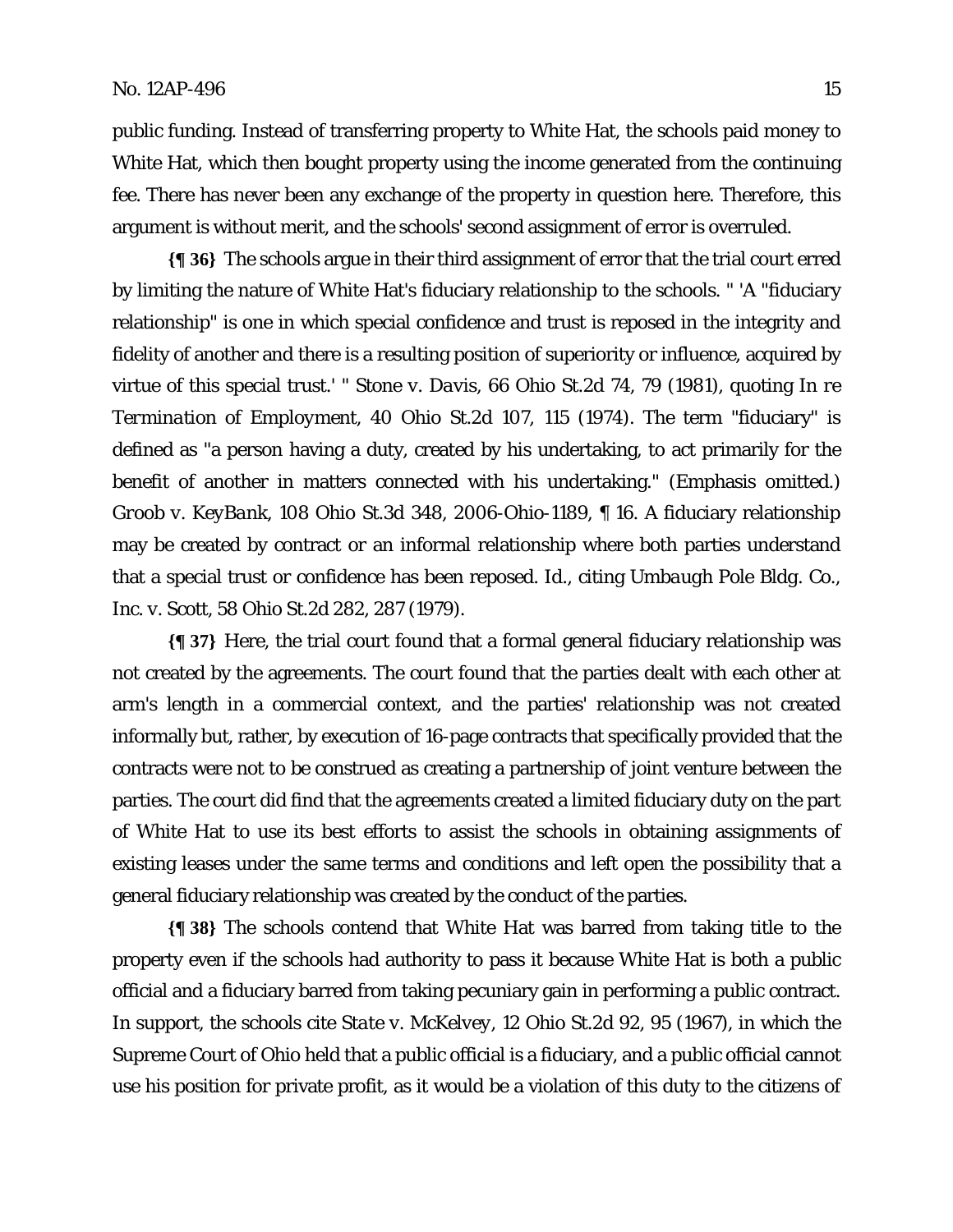the state for an official to use his public office for private gain. However, such precedent " 'was established, and has typically been applied, in the context of public officials who engaged in some sort of financial misconduct, such as using their public office for private gain or misappropriating funds in contravention of express statutory duties.' " *Cristino v. Bur. of Workers' Comp.*, 10th Dist. No. 12AP-60, 2012-Ohio-4420, ¶ 19, quoting *State ex rel. Cook v. Seneca Cty. Bd. of Commrs.*, 175 Ohio App.3d 721, 2008-Ohio-736, ¶ 32 (3d Dist.). Such is not the case here. Here, the "private gain" resulting from White Hat's ownership in the property was not due to financial misconduct but from the expenditure of the corporation's own income derived from formerly public funds. The schools have not cited any authority for the proposition that the fiduciary duty of public officials extends to a community school management company's purchase of goods with private corporate income generated from continuing fees, and we decline to extend the law in this manner to create such a duty when the agreements specifically indicated that the parties did not intend to create a partnership or joint venture and termed White Hat an independent contractor. *See*, *e.g*., *Nilavar v. Osborn*, 127 Ohio App.3d 1, 20 (2d Dist.1998) (parties to a joint venture owe each other fiduciary duties, such as a duty of full disclosure and a duty against self-dealing); *Schulman v. Wolske & Blue Co., L.P.A.*, 125 Ohio App.3d 365 (10th Dist.1998) (under Ohio law, there is generally no fiduciary relationship between an independent contractor and his employer unless both parties understand that the relationship is one of special trust and confidence).

**{¶ 39}** In addition, a fiduciary relationship cannot be unilateral. *Applegate v. Fund for Constitutional Govt.*, 70 Ohio App.3d 813, 817 (10th Dist.1990). "A party's allegation that he reposed a special trust or confidence in an employee is insufficient as a matter of law to prove the existence of a fiduciary relationship without evidence that both parties understood that a fiduciary relationship existed." *Schulman* at 372, citing *Lee v. Cuyahoga Cty. Court of Common Pleas*, 76 Ohio App.3d 620, 623 (8th Dist.1991). In the present case, the schools failed to produce any evidence showing that White Hat, which was an independent contractor under the agreement, entered into any mutual fiduciary relationship with the schools. Although we agree every contract contains an implied duty for the parties to act in good faith and to deal fairly with each other, *Littlejohn v. Parrish*, 163 Ohio App.3d 456, 2005-Ohio-4850, ¶ 27, there was no formal general fiduciary duty